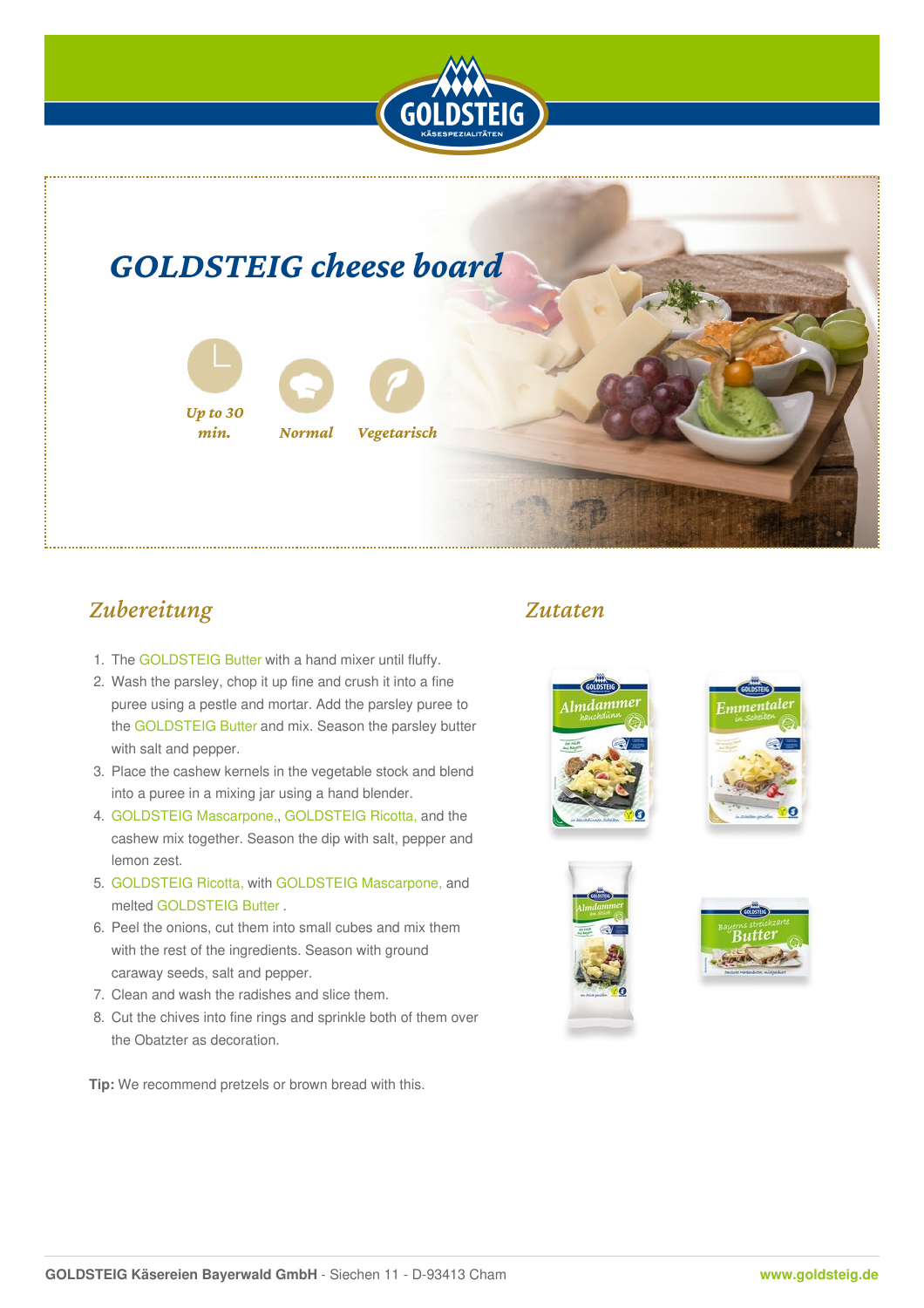



**For 6 people:**

#### **For the cheese board:**

- 125 g [GOLDSTEIG](https://www.goldsteig.de/en/typesofcheese/almdammer/wafer-thin-almdammer-cheese-slices-125-g) Wafer-Thin Almdammer Cheese Slices
- 125 g [GOLDSTEIG](https://www.goldsteig.de/en/typesofcheese/emmental/emmental-cheese-slices-150-g) Emmental Cheese Slices
- 400 g [GOLDSTEIG](https://www.goldsteig.de/en/typesofcheese/emmental/emmental-cheese-block-250-g-and-400-g) Emmental Cheese Block
- 250 g [GOLDSTEIG](https://www.goldsteig.de/en/typesofcheese/almdammer/almdammer-cheese-block-250-g) Almdammer Cheese Block
- 250 g [GOLDSTEIG](https://www.goldsteig.de/en/typesofcheese/butter) Butter
- Dips made from parsley butter and cashew cream

#### **For the parsley butter:**

- 1 [GOLDSTEIG](https://www.goldsteig.de/en/typesofcheese/butter) Butter 250 g
- 50 g parsley
- Salt, pepper

#### **For the cashew cream:**

- 250 g roasted and salted cashew kernels
- 100 ml vegetable stock
- 1 [GOLDSTEIG](https://www.goldsteig.de/en/typesofcheese/ricotta) Ricotta, 250 g
- 1 [GOLDSTEIG](https://www.goldsteig.de/en/typesofcheese/mascarpone) Mascarpone, 250 g
- Salt, pepper and lemon zest

**For the ricotta Obatzter with radishes and chives:**

- 250 g [GOLDSTEIG](https://www.goldsteig.de/en/typesofcheese/ricotta) Ricotta,
- 125 g [GOLDSTEIG](https://www.goldsteig.de/en/typesofcheese/mascarpone) Mascarpone,
- 70 g melted [GOLDSTEIG](https://www.goldsteig.de/en/typesofcheese/butter) Butter
- 1 onion
- 4 tbsp wheat beer
- 2 tbsp sweet paprika powder